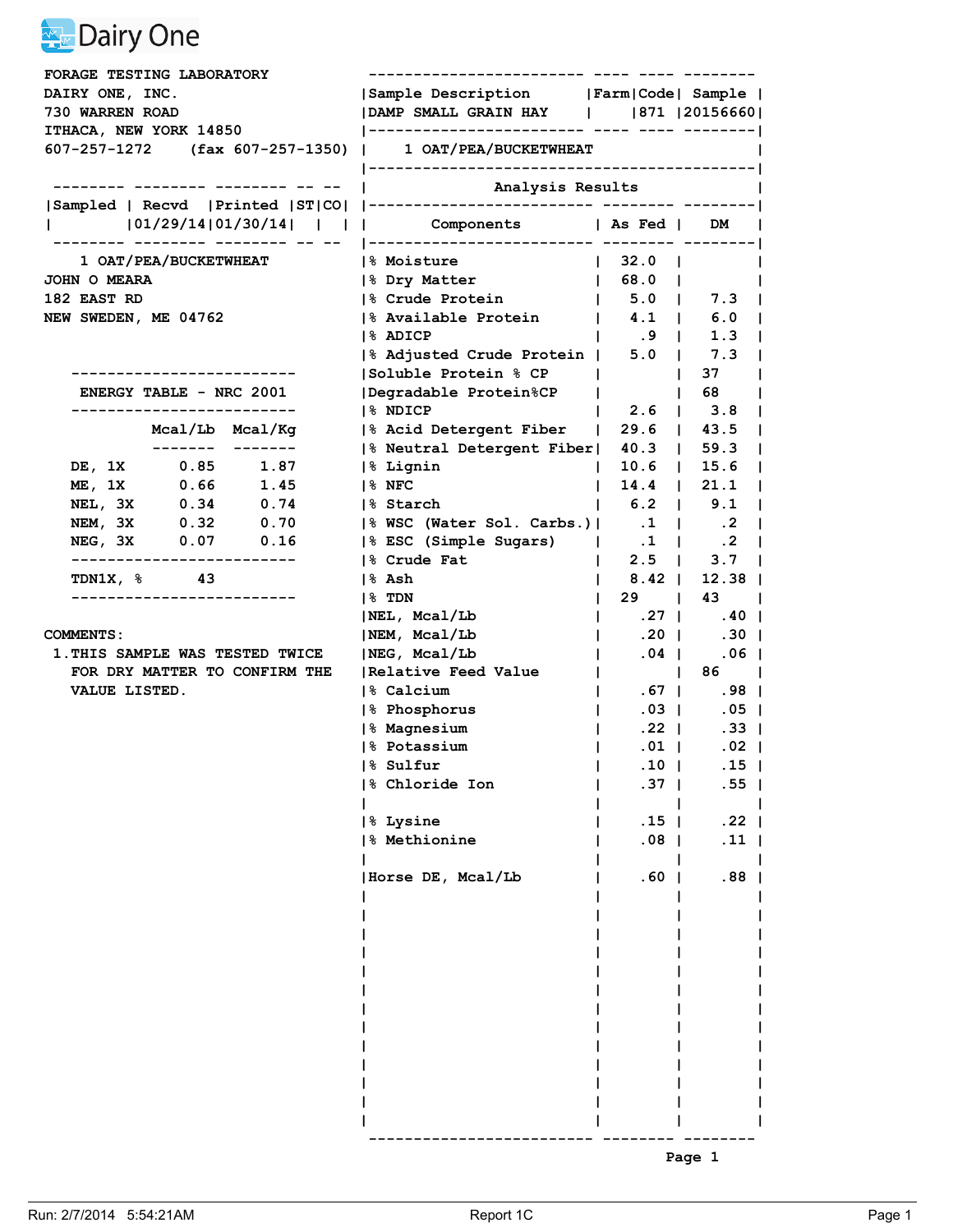| FORAGE TESTING LABORATORY                               |                                                                          |                                                      |                    |  |
|---------------------------------------------------------|--------------------------------------------------------------------------|------------------------------------------------------|--------------------|--|
| DAIRY ONE, INC.                                         | Sample Description   Farm   Code   Sample                                |                                                      |                    |  |
| 730 WARREN ROAD                                         |                                                                          |                                                      |                    |  |
| ITHACA, NEW YORK 14850                                  |                                                                          |                                                      |                    |  |
| 607-257-1272 (fax 607-257-1350)   2 OAT/PEA/BUCKETWHEAT |                                                                          |                                                      |                    |  |
|                                                         |                                                                          |                                                      |                    |  |
|                                                         | Analysis Results                                                         |                                                      |                    |  |
| 101/29/14 01/29/14        Components   As Fed   DM      |                                                                          |                                                      |                    |  |
| 2 OAT/PEA/BUCKETWHEAT                                   | <b>1% Moisture</b>                                                       | $\vert$ 5.6 $\vert$                                  |                    |  |
| <b>JOHN O MEARA</b>                                     | 8 Dry Matter                                                             | $\vert$ 94.4 $\vert$                                 |                    |  |
| 182 EAST RD                                             | % Crude Protein                                                          | 7.6 8.0                                              |                    |  |
| <b>NEW SWEDEN, ME 04762</b>                             | $ \%$ Available Protein   7.0   7.4                                      |                                                      |                    |  |
|                                                         | 1% ADICP                                                                 | $\begin{array}{ccccccc} 1 & .6 & 1 & .6 \end{array}$ |                    |  |
|                                                         | % Adjusted Crude Protein   7.6   8.0                                     |                                                      |                    |  |
| ---------------------                                   | Soluble Protein % CP                                                     |                                                      | 36<br>$\mathbf{1}$ |  |
| <b>ENERGY TABLE - NRC 2001</b>                          | Degradable Protein%CP                                                    | $\mathbf{L}$                                         | $1\quad 57$        |  |
| --------------------                                    | 1% NDICP                                                                 |                                                      | $2.2$   $2.4$      |  |
| Mcal/Lb Mcal/Kg                                         | % Acid Detergent Fiber   36.8   39.0                                     |                                                      |                    |  |
| ------- -------                                         | % Neutral Detergent Fiber  59.4   62.9                                   |                                                      |                    |  |
| DE, 1X 1.16 2.55                                        | % Lignin                                                                 | 1, 5.7, 1, 6.1                                       |                    |  |
| ME, 1X 0.96 2.12                                        | 1% NFC                                                                   | $21.1$  <br>$\mathbf{L}$                             | 22.4               |  |
| NEL, 3X 0.54 1.19<br>NEM, 3X 0.56 1.24                  | % Starch                                                                 | 8.6   9.1                                            |                    |  |
| NEG, 3X 0.30 0.67                                       | % WSC (Water Sol. Carbs.)  7.3   7.8<br> % ESC (Simple Sugars)   .2   .2 |                                                      |                    |  |
|                                                         | 1% Crude Fat                                                             |                                                      | $2.7$   2.8        |  |
| <b>TDN1X, %</b> 58                                      | % Ash                                                                    | L                                                    | $5.88$   6.23      |  |
| ------------------                                      | $ 8$ TDN                                                                 | 55                                                   | 58                 |  |
|                                                         | NEL, Mcal/Lb                                                             | $ $ .48   .51                                        |                    |  |
|                                                         | NEM, Mcal/Lb                                                             | $\mathbf{1}$                                         | $.50$   $.53$      |  |
|                                                         | NEG, Mcal/Lb                                                             | $\vert$ .26 $\vert$                                  | .27                |  |
|                                                         | Relative Feed Value                                                      | <b>Contract Contract Street</b>                      | $87 \quad \vert$   |  |
|                                                         | 1% Calcium                                                               | $ $ .41   .43                                        |                    |  |
|                                                         | % Phosphorus                                                             | $.15$  <br>$\mathbf{1}$                              | $.16$              |  |
|                                                         | % Magnesium                                                              | $\mathbf{1}$                                         | $.16$   $.17$      |  |
|                                                         | 1% Potassium                                                             | $.86$  <br>$\mathbf{L}$                              | $.91$              |  |
|                                                         | % Sulfur<br>and the contract of the contract of                          | .17                                                  | $.18$              |  |
|                                                         | 8 Chloride Ion                                                           | $.18$                                                | .19 <sub>1</sub>   |  |
|                                                         |                                                                          |                                                      |                    |  |
|                                                         | 8 Lysine                                                                 | $.22$                                                | $.24$              |  |
|                                                         | 8 Methionine                                                             | $.11$                                                | $.12$              |  |
|                                                         | Horse DE, Mcal/Lb                                                        | $.91$                                                | .97 <sub>1</sub>   |  |
|                                                         |                                                                          |                                                      |                    |  |
|                                                         |                                                                          |                                                      |                    |  |
|                                                         |                                                                          |                                                      |                    |  |
|                                                         |                                                                          |                                                      |                    |  |
|                                                         |                                                                          |                                                      |                    |  |
|                                                         |                                                                          |                                                      |                    |  |
|                                                         |                                                                          |                                                      |                    |  |
|                                                         |                                                                          |                                                      |                    |  |
|                                                         |                                                                          |                                                      |                    |  |
|                                                         |                                                                          |                                                      |                    |  |
|                                                         |                                                                          |                                                      |                    |  |
|                                                         |                                                                          |                                                      |                    |  |

**Page 1 Page 1**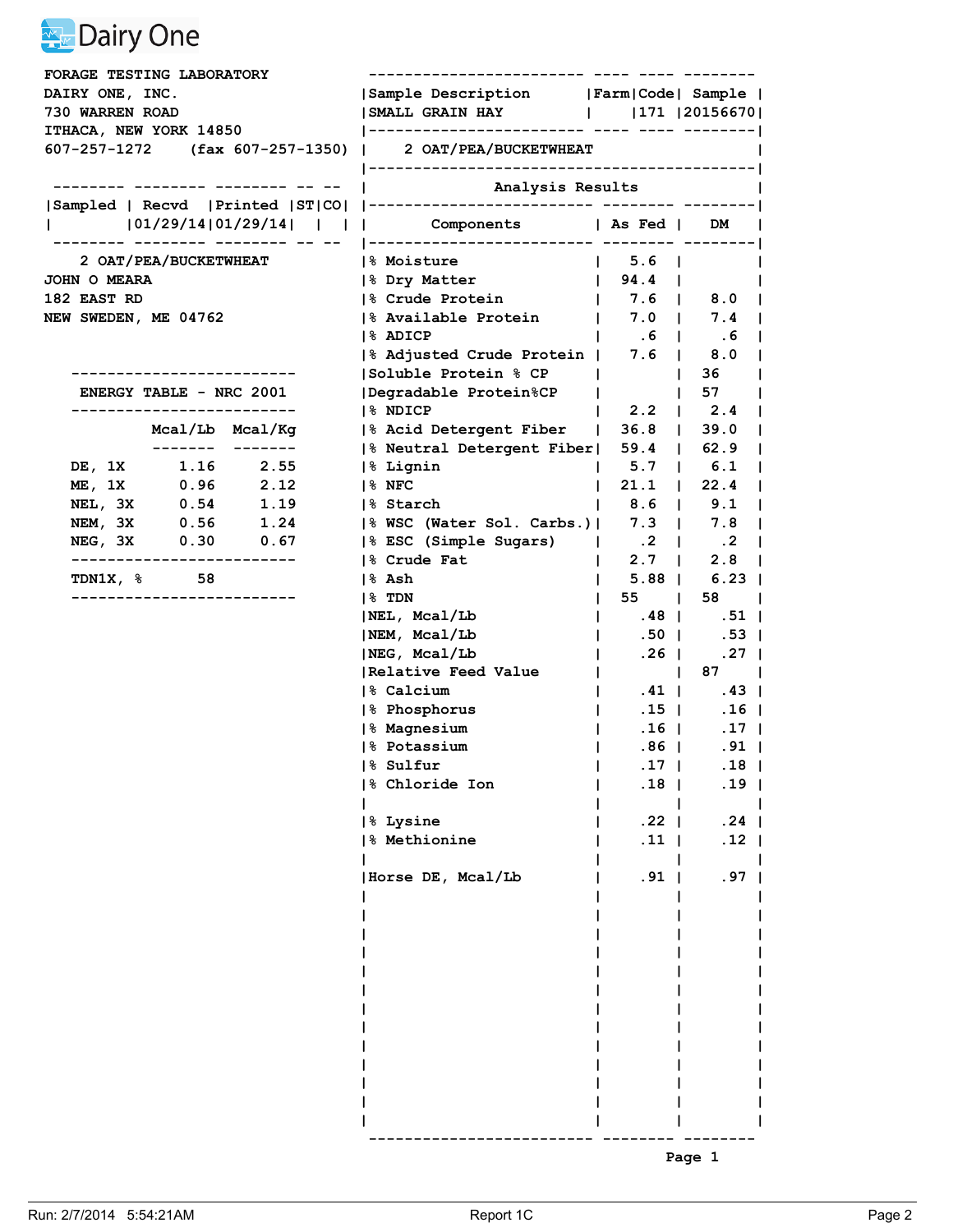| FORAGE TESTING LABORATORY                               |      |                       |                                                    |                                                 |                         |  |  |
|---------------------------------------------------------|------|-----------------------|----------------------------------------------------|-------------------------------------------------|-------------------------|--|--|
| DAIRY ONE, INC.<br>730 WARREN ROAD                      |      |                       | Sample Description   Farm   Code   Sample          |                                                 |                         |  |  |
|                                                         |      |                       | SMALL GRAIN HAY      171  20156680                 |                                                 |                         |  |  |
| ITHACA, NEW YORK 14850                                  |      |                       |                                                    |                                                 |                         |  |  |
| 607-257-1272 (fax 607-257-1350)   3 OAT/PEA/BUCKETWHEAT |      |                       |                                                    |                                                 |                         |  |  |
|                                                         |      |                       |                                                    | Analysis Results                                |                         |  |  |
|                                                         |      |                       |                                                    |                                                 |                         |  |  |
|                                                         |      |                       | 101/29/14 01/29/14        Components   As Fed   DM |                                                 |                         |  |  |
|                                                         |      | 3 OAT/PEA/BUCKETWHEAT | <b>1% Moisture</b>                                 | $\vert$ 7.3 $\vert$                             |                         |  |  |
| <b>JOHN O MEARA</b>                                     |      |                       | 1% Dry Matter                                      | $\begin{array}{ccc} & 92.7 & \vert \end{array}$ |                         |  |  |
| 182 EAST RD                                             |      |                       | % Crude Protein                                    | 8.5   9.2                                       |                         |  |  |
| <b>NEW SWEDEN, ME 04762</b>                             |      |                       | $\frac{1}{6}$ Available Protein   6.8   7.3        |                                                 |                         |  |  |
|                                                         |      |                       | 1% ADICP                                           | $ $ 1.8   1.9                                   |                         |  |  |
|                                                         |      |                       | % Adjusted Crude Protein   7.7   8.3               |                                                 |                         |  |  |
|                                                         |      |                       | Soluble Protein % CP                               | $\mathbf{1}$                                    | 30                      |  |  |
| <b>ENERGY TABLE - NRC 2001</b>                          |      |                       | Degradable Protein%CP                              | $\mathbf{L}$                                    | 48                      |  |  |
| --------------------------                              |      |                       | 1% NDICP                                           | $\mathbf{L}$                                    | $3.1$   $3.3$           |  |  |
|                                                         |      | Mcal/Lb Mcal/Kg       | % Acid Detergent Fiber   43.7   47.1               |                                                 |                         |  |  |
|                                                         |      | DE, 1X 1.06 2.34      | % Neutral Detergent Fiber  55.1   59.4             |                                                 |                         |  |  |
| ME, 1X                                                  | 0.87 | 1.91                  | % Lignin                                           | $\vert$ 9.5 $\vert$ 10.2<br>$123.3$ $125.1$     |                         |  |  |
| NEL, 3X                                                 | 0.48 | 1.05                  | $ 8$ NFC<br>1% Starch                              |                                                 |                         |  |  |
|                                                         |      | NEM, 3X 0.49 1.07     | % WSC (Water Sol. Carbs.)  3.0   3.3               | 10.3 11.1                                       | $\sim$                  |  |  |
|                                                         |      | NEG, 3X 0.23 0.52     | % ESC (Simple Sugars)   2.6   2.8                  |                                                 |                         |  |  |
| -------------------------                               |      |                       | 8 Crude Fat                                        | $\mathbf{L}$                                    | $3.1$   $3.3$           |  |  |
| <b>TDN1X, % 53</b>                                      |      |                       | % Ash                                              | $\mathbf{I}$                                    | $5.79$   6.25           |  |  |
| --------------------------                              |      |                       | $ 8$ TDN                                           | 49  <br>$\mathbf{L}$                            | 53                      |  |  |
|                                                         |      |                       | NEL, Mcal/Lb                                       | $\vert$ .46 $\vert$ .49 $\vert$                 |                         |  |  |
|                                                         |      |                       | NEM, Mcal/Lb                                       | $\mathcal{L} = \mathcal{L}$<br>.43              | .46                     |  |  |
|                                                         |      |                       | NEG, Meal/Lb                                       | $\vert$ . 19 $\vert$                            | .21                     |  |  |
|                                                         |      |                       | Relative Feed Value                                | <b>Contract Contract</b><br>$\mathbf{1}$        | $82 \quad \blacksquare$ |  |  |
|                                                         |      |                       | 1% Calcium                                         | $\mathbf{L}$                                    | $.48$   $.52$           |  |  |
|                                                         |      |                       | % Phosphorus                                       | $.25$  <br>$\mathbf{1}$                         | .27 <sub>1</sub>        |  |  |
|                                                         |      |                       | % Magnesium                                        | $.19$  <br>$\mathbf{1}$                         | $.20$                   |  |  |
|                                                         |      |                       | 1% Potassium                                       | .40 <sub>1</sub><br>$\mathbf{L}$                | .43                     |  |  |
|                                                         |      |                       | % Sulfur<br>the contract of the contract of        | $.16$                                           | .17 <sub>1</sub>        |  |  |
|                                                         |      |                       | 8 Chloride Ion                                     | $.24$                                           | .26 <sub>1</sub>        |  |  |
|                                                         |      |                       | 8 Lysine                                           | $.25$                                           | .27 <sub>1</sub>        |  |  |
|                                                         |      |                       | 8 Methionine                                       | $.13$                                           | $.14$                   |  |  |
|                                                         |      |                       | Horse DE, Mcal/Lb                                  | $.92$                                           | .99 <sub>1</sub>        |  |  |
|                                                         |      |                       |                                                    |                                                 |                         |  |  |
|                                                         |      |                       |                                                    |                                                 |                         |  |  |
|                                                         |      |                       |                                                    |                                                 |                         |  |  |
|                                                         |      |                       |                                                    |                                                 |                         |  |  |
|                                                         |      |                       |                                                    |                                                 |                         |  |  |
|                                                         |      |                       |                                                    |                                                 |                         |  |  |
|                                                         |      |                       |                                                    |                                                 |                         |  |  |
|                                                         |      |                       |                                                    |                                                 |                         |  |  |
|                                                         |      |                       |                                                    |                                                 |                         |  |  |
|                                                         |      |                       |                                                    |                                                 |                         |  |  |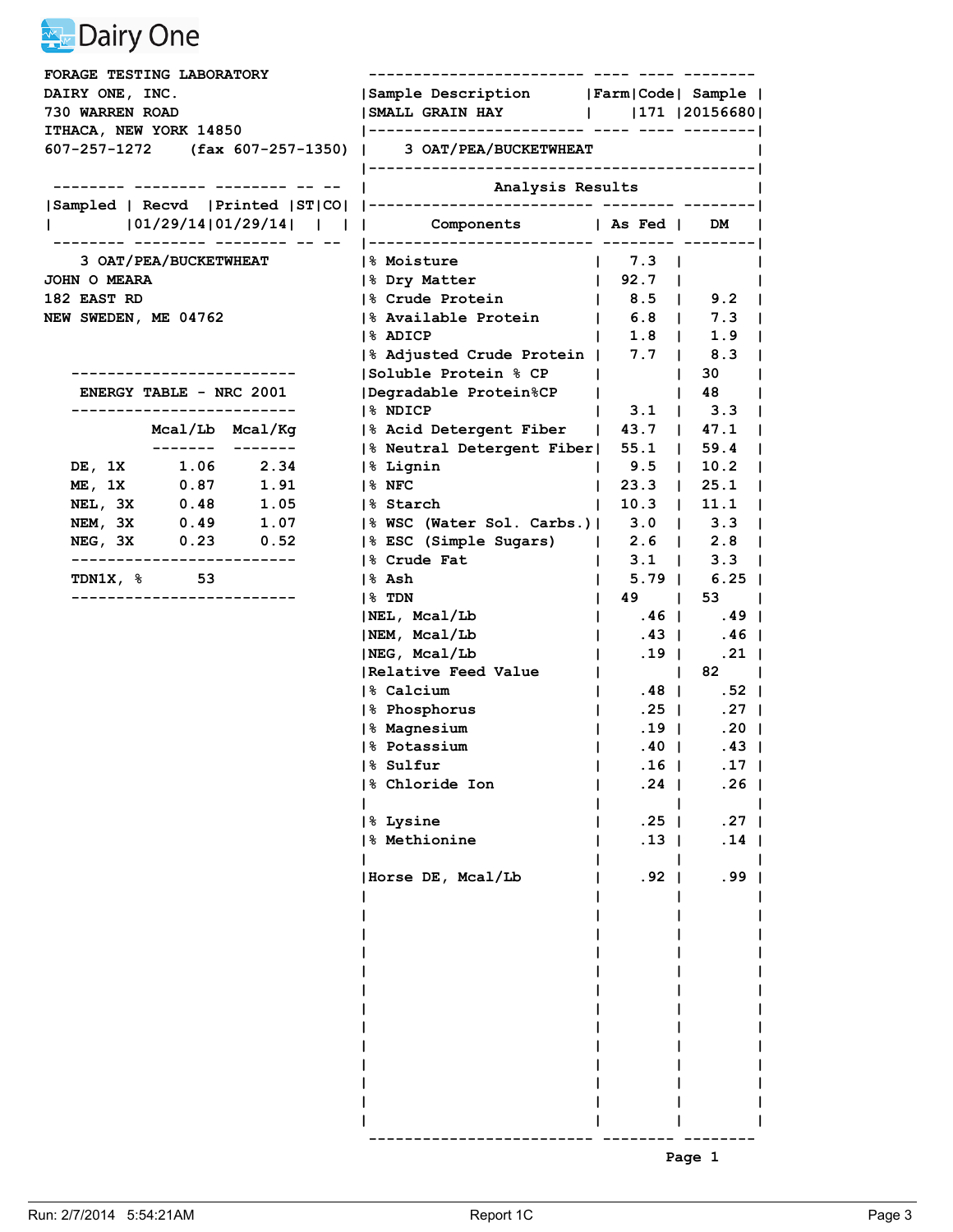| <b>FORAGE TESTING LABORATORY</b>                        |                                                                              |                                                                  |                    |  |
|---------------------------------------------------------|------------------------------------------------------------------------------|------------------------------------------------------------------|--------------------|--|
| DAIRY ONE, INC.                                         | Sample Description   Farm   Code   Sample                                    |                                                                  |                    |  |
| 730 WARREN ROAD                                         | SMALL GRAIN HAY       171   20156690                                         |                                                                  |                    |  |
| ITHACA, NEW YORK 14850                                  |                                                                              |                                                                  |                    |  |
| 607-257-1272 (fax 607-257-1350)   4 OAT/PEA/BUCKETWHEAT | Analysis Results                                                             |                                                                  |                    |  |
|                                                         |                                                                              |                                                                  |                    |  |
|                                                         |                                                                              |                                                                  |                    |  |
| 101/29/14 01/29/14        Components   As Fed   DM      |                                                                              |                                                                  |                    |  |
| <b>4 OAT/PEA/BUCKETWHEAT</b>                            | <b>1% Moisture</b>                                                           | $\begin{array}{ccc} & 4.8 \end{array}$                           |                    |  |
| <b>JOHN O MEARA</b>                                     | 1% Dry Matter                                                                | 95.2                                                             |                    |  |
| 182 EAST RD                                             | % Crude Protein                                                              |                                                                  |                    |  |
| NEW SWEDEN, ME 04762                                    | % Available Protein   5.5   5.8                                              |                                                                  |                    |  |
|                                                         | 1% ADICP                                                                     | $1 \t .6 \t 1 \t .6$                                             |                    |  |
|                                                         | % Adjusted Crude Protein   6.1   6.4                                         |                                                                  |                    |  |
|                                                         | Soluble Protein % CP                                                         |                                                                  | 37<br>$\mathbf{1}$ |  |
| <b>ENERGY TABLE - NRC 2001</b>                          | Degradable Protein%CP                                                        | $\mathbf{L}$                                                     | $\vert$ 61         |  |
| -------------------------                               | 1% NDICP                                                                     | $\vert$ 2.5 $\vert$ 2.7                                          |                    |  |
| Mcal/Lb Mcal/Kg<br>------- -------                      | % Acid Detergent Fiber   38.9   40.9                                         |                                                                  |                    |  |
|                                                         | % Neutral Detergent Fiber  62.9   66.1                                       |                                                                  |                    |  |
| DE, 1X 1.14 2.51<br>0.95 2.08                           | % Lignin                                                                     | $1$ 5.7 $1$ 6.0                                                  |                    |  |
| ME, 1X<br>0.53<br>NEL, 3X<br>1.16                       | $ 8$ NFC<br>1% Starch                                                        | $21.3$  <br>$\mathbf{L}$                                         | 22.4               |  |
| NEM, 3X 0.55 1.21                                       |                                                                              | $\begin{array}{ccccccc} \vert & & .8 & \vert & & .9 \end{array}$ |                    |  |
| NEG, 3X 0.29 0.64                                       | % WSC (Water Sol. Carbs.)  12.4   13.1<br> % ESC (Simple Sugars)   1.6   1.7 |                                                                  |                    |  |
| -------------------------                               | 8 Crude Fat                                                                  | L                                                                | $2.3$   $2.5$      |  |
| $TDN1X, %$ 58                                           | % Ash                                                                        |                                                                  | $5.11$   $5.37$    |  |
| ------------------------                                | $ 8$ TDN                                                                     | 55  <br>$\mathbf{L}$                                             | 58                 |  |
|                                                         | NEL, Mcal/Lb                                                                 | $ $ .46   .48                                                    |                    |  |
|                                                         | NEM, Mcal/Lb                                                                 | .49  <br>$\Box$                                                  | .52                |  |
|                                                         | NEG, Mcal/Lb                                                                 | $.25$  <br>$\mathbf{L}$                                          | .26 <sub>1</sub>   |  |
|                                                         | Relative Feed Value                                                          | <b>Contract Contract Contract</b>                                | $80 \quad  $       |  |
|                                                         | 1% Calcium                                                                   | $\mathbf{L}$                                                     | $.34$   $.36$      |  |
|                                                         | % Phosphorus                                                                 | $.13$  <br>$\mathbf{1}$                                          | $.14$              |  |
|                                                         | % Magnesium                                                                  | $\mathbf{1}$                                                     | $.18$   .19        |  |
|                                                         | 1% Potassium                                                                 | $\mathbf{L}$                                                     | $.77$   .81        |  |
|                                                         | % Sulfur<br>the control of the con-                                          | .17 <sub>1</sub>                                                 | $.18$              |  |
|                                                         | 8 Chloride Ion                                                               | $.15$                                                            | .16 <sub>1</sub>   |  |
|                                                         |                                                                              |                                                                  |                    |  |
|                                                         | 8 Lysine                                                                     | $.18$                                                            | $.19$              |  |
|                                                         | 8 Methionine                                                                 | $.09$                                                            | .10 <sub>1</sub>   |  |
|                                                         | Horse DE, Mcal/Lb                                                            | .90 <sub>1</sub>                                                 | $.95$              |  |
|                                                         |                                                                              |                                                                  |                    |  |
|                                                         |                                                                              |                                                                  |                    |  |
|                                                         |                                                                              |                                                                  |                    |  |
|                                                         |                                                                              |                                                                  |                    |  |
|                                                         |                                                                              |                                                                  |                    |  |
|                                                         |                                                                              |                                                                  |                    |  |
|                                                         |                                                                              |                                                                  |                    |  |
|                                                         |                                                                              |                                                                  |                    |  |
|                                                         |                                                                              |                                                                  |                    |  |
|                                                         |                                                                              |                                                                  |                    |  |
|                                                         |                                                                              |                                                                  |                    |  |
|                                                         |                                                                              |                                                                  |                    |  |

**Page 1 Page 1**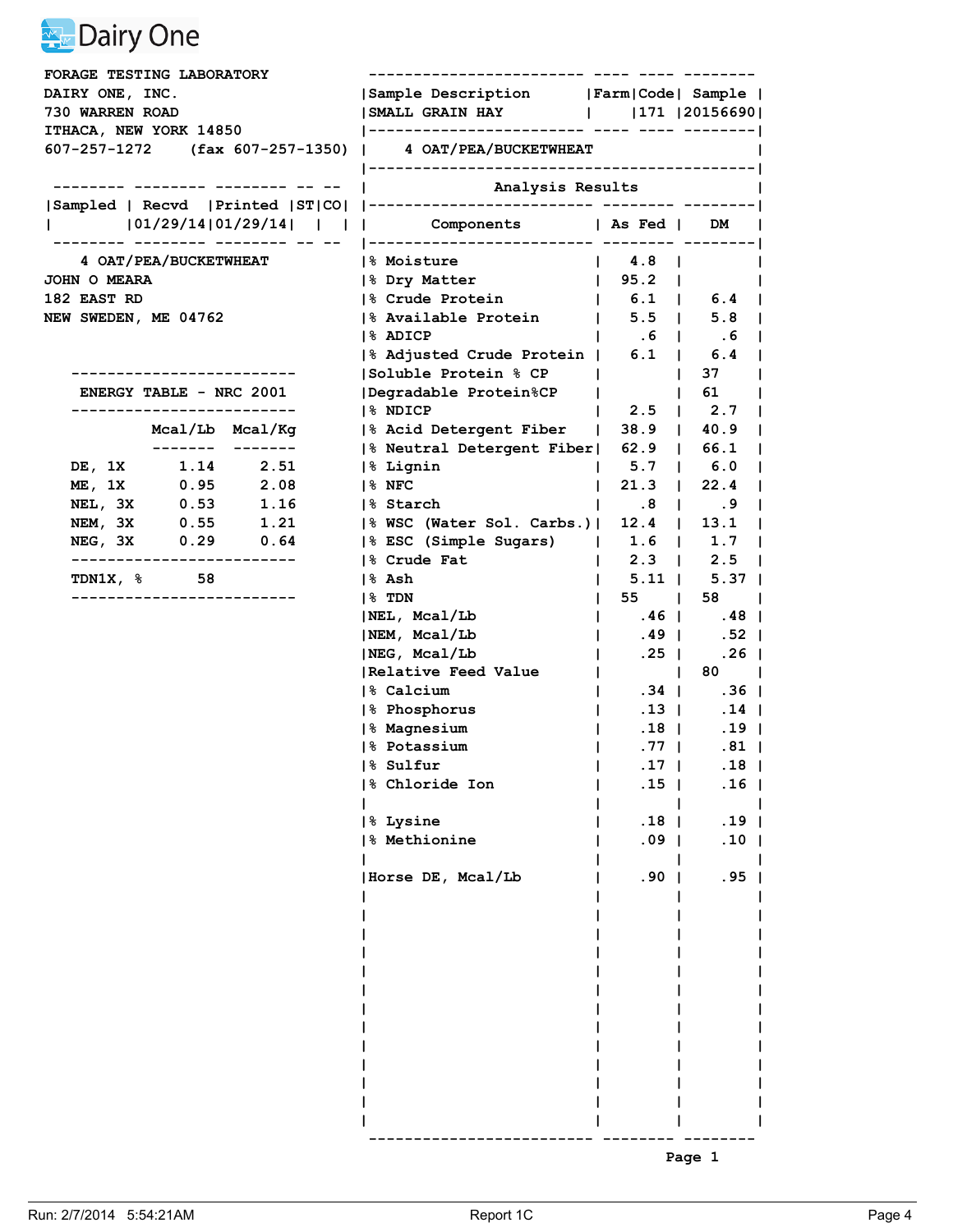| Sample Description   Farm   Code   Sample  <br>DAIRY ONE, INC.<br>  SMALL GRAIN HAY       171   20156700  <br>730 WARREN ROAD<br>ITHACA, NEW YORK 14850<br>607-257-1272 (fax 607-257-1350)   5 OAT/PEA/BUCKETWHEAT<br>Analysis Results<br>  101/29/14 01/29/14        Components   As Fed   DM  <br>5 OAT/PEA/BUCKETWHEAT<br><b>8 Moisture</b><br><b>JOHN O MEARA</b><br>$\vert$ 95.1 $\vert$<br>8 Dry Matter<br> % Crude Protein<br> 10.0 10.5<br>182 EAST RD<br>$ \%$ Available Protein $ $ 9.8   10.3<br><b>NEW SWEDEN, ME 04762</b><br>1% ADICP<br>$\begin{array}{ccccccccccccccccc}\n1 & .2 & .3\n\end{array}$<br>$\frac{1}{6}$ Adjusted Crude Protein   10.0   10.5<br> Soluble Protein % CP  <br>-----------------------<br> Degradable Protein%CP<br><b>ENERGY TABLE - NRC 2001</b><br>$\mathbf{1}$<br>--------------------------<br>1% NDICP<br>$\vert$ 3.8 $\vert$ 4.0<br>Mcal/Lb Mcal/Kg<br> % Acid Detergent Fiber   36.0   37.9<br> % Neutral Detergent Fiber  59.8   62.9<br>DE, 1X 1.29 2.84<br>$1 \t 4.0 \t 4.2$<br> % Lignin<br>1.10 2.42<br>ME, 1X<br>$21.8$  <br>$ 8$ NFC<br>$\mathbf{L}$<br>0.63<br>NEL, 3X<br>1.38<br>1% Starch<br>$\begin{array}{cccccccc} \vert & .2 \end{array}$ . 2<br>1.45<br>NEM, 3X 0.66<br> % WSC (Water Sol. Carbs.)  13.7   14.4  <br> % ESC (Simple Sugars)   3.8   4.0  <br>NEG, 3X 0.39 0.86<br>-------------------------<br>8 Crude Fat<br>$\mathbf{L}$<br><b>TDN1X, %</b> 64<br> % Ash<br>$\mathbf{L}$<br>--------------------<br>$ 8$ TDN<br>$\mathbf{L}$<br>$\vert$ .54   .56  <br> NEL, Mcal/Lb |                                     |
|--------------------------------------------------------------------------------------------------------------------------------------------------------------------------------------------------------------------------------------------------------------------------------------------------------------------------------------------------------------------------------------------------------------------------------------------------------------------------------------------------------------------------------------------------------------------------------------------------------------------------------------------------------------------------------------------------------------------------------------------------------------------------------------------------------------------------------------------------------------------------------------------------------------------------------------------------------------------------------------------------------------------------------------------------------------------------------------------------------------------------------------------------------------------------------------------------------------------------------------------------------------------------------------------------------------------------------------------------------------------------------------------------------------------------------------------------------------------------------------------------------------------------------------------------------|-------------------------------------|
|                                                                                                                                                                                                                                                                                                                                                                                                                                                                                                                                                                                                                                                                                                                                                                                                                                                                                                                                                                                                                                                                                                                                                                                                                                                                                                                                                                                                                                                                                                                                                        |                                     |
|                                                                                                                                                                                                                                                                                                                                                                                                                                                                                                                                                                                                                                                                                                                                                                                                                                                                                                                                                                                                                                                                                                                                                                                                                                                                                                                                                                                                                                                                                                                                                        |                                     |
|                                                                                                                                                                                                                                                                                                                                                                                                                                                                                                                                                                                                                                                                                                                                                                                                                                                                                                                                                                                                                                                                                                                                                                                                                                                                                                                                                                                                                                                                                                                                                        |                                     |
|                                                                                                                                                                                                                                                                                                                                                                                                                                                                                                                                                                                                                                                                                                                                                                                                                                                                                                                                                                                                                                                                                                                                                                                                                                                                                                                                                                                                                                                                                                                                                        |                                     |
|                                                                                                                                                                                                                                                                                                                                                                                                                                                                                                                                                                                                                                                                                                                                                                                                                                                                                                                                                                                                                                                                                                                                                                                                                                                                                                                                                                                                                                                                                                                                                        |                                     |
|                                                                                                                                                                                                                                                                                                                                                                                                                                                                                                                                                                                                                                                                                                                                                                                                                                                                                                                                                                                                                                                                                                                                                                                                                                                                                                                                                                                                                                                                                                                                                        |                                     |
|                                                                                                                                                                                                                                                                                                                                                                                                                                                                                                                                                                                                                                                                                                                                                                                                                                                                                                                                                                                                                                                                                                                                                                                                                                                                                                                                                                                                                                                                                                                                                        |                                     |
|                                                                                                                                                                                                                                                                                                                                                                                                                                                                                                                                                                                                                                                                                                                                                                                                                                                                                                                                                                                                                                                                                                                                                                                                                                                                                                                                                                                                                                                                                                                                                        |                                     |
|                                                                                                                                                                                                                                                                                                                                                                                                                                                                                                                                                                                                                                                                                                                                                                                                                                                                                                                                                                                                                                                                                                                                                                                                                                                                                                                                                                                                                                                                                                                                                        |                                     |
|                                                                                                                                                                                                                                                                                                                                                                                                                                                                                                                                                                                                                                                                                                                                                                                                                                                                                                                                                                                                                                                                                                                                                                                                                                                                                                                                                                                                                                                                                                                                                        |                                     |
|                                                                                                                                                                                                                                                                                                                                                                                                                                                                                                                                                                                                                                                                                                                                                                                                                                                                                                                                                                                                                                                                                                                                                                                                                                                                                                                                                                                                                                                                                                                                                        | $\blacksquare$                      |
|                                                                                                                                                                                                                                                                                                                                                                                                                                                                                                                                                                                                                                                                                                                                                                                                                                                                                                                                                                                                                                                                                                                                                                                                                                                                                                                                                                                                                                                                                                                                                        |                                     |
|                                                                                                                                                                                                                                                                                                                                                                                                                                                                                                                                                                                                                                                                                                                                                                                                                                                                                                                                                                                                                                                                                                                                                                                                                                                                                                                                                                                                                                                                                                                                                        |                                     |
|                                                                                                                                                                                                                                                                                                                                                                                                                                                                                                                                                                                                                                                                                                                                                                                                                                                                                                                                                                                                                                                                                                                                                                                                                                                                                                                                                                                                                                                                                                                                                        | $\begin{array}{ccc} \end{array}$ 43 |
|                                                                                                                                                                                                                                                                                                                                                                                                                                                                                                                                                                                                                                                                                                                                                                                                                                                                                                                                                                                                                                                                                                                                                                                                                                                                                                                                                                                                                                                                                                                                                        | 66                                  |
|                                                                                                                                                                                                                                                                                                                                                                                                                                                                                                                                                                                                                                                                                                                                                                                                                                                                                                                                                                                                                                                                                                                                                                                                                                                                                                                                                                                                                                                                                                                                                        |                                     |
|                                                                                                                                                                                                                                                                                                                                                                                                                                                                                                                                                                                                                                                                                                                                                                                                                                                                                                                                                                                                                                                                                                                                                                                                                                                                                                                                                                                                                                                                                                                                                        |                                     |
|                                                                                                                                                                                                                                                                                                                                                                                                                                                                                                                                                                                                                                                                                                                                                                                                                                                                                                                                                                                                                                                                                                                                                                                                                                                                                                                                                                                                                                                                                                                                                        |                                     |
|                                                                                                                                                                                                                                                                                                                                                                                                                                                                                                                                                                                                                                                                                                                                                                                                                                                                                                                                                                                                                                                                                                                                                                                                                                                                                                                                                                                                                                                                                                                                                        | 22.9                                |
|                                                                                                                                                                                                                                                                                                                                                                                                                                                                                                                                                                                                                                                                                                                                                                                                                                                                                                                                                                                                                                                                                                                                                                                                                                                                                                                                                                                                                                                                                                                                                        |                                     |
|                                                                                                                                                                                                                                                                                                                                                                                                                                                                                                                                                                                                                                                                                                                                                                                                                                                                                                                                                                                                                                                                                                                                                                                                                                                                                                                                                                                                                                                                                                                                                        |                                     |
|                                                                                                                                                                                                                                                                                                                                                                                                                                                                                                                                                                                                                                                                                                                                                                                                                                                                                                                                                                                                                                                                                                                                                                                                                                                                                                                                                                                                                                                                                                                                                        |                                     |
|                                                                                                                                                                                                                                                                                                                                                                                                                                                                                                                                                                                                                                                                                                                                                                                                                                                                                                                                                                                                                                                                                                                                                                                                                                                                                                                                                                                                                                                                                                                                                        | $3.0$   $3.2$                       |
|                                                                                                                                                                                                                                                                                                                                                                                                                                                                                                                                                                                                                                                                                                                                                                                                                                                                                                                                                                                                                                                                                                                                                                                                                                                                                                                                                                                                                                                                                                                                                        | $4.34$   $4.56$                     |
|                                                                                                                                                                                                                                                                                                                                                                                                                                                                                                                                                                                                                                                                                                                                                                                                                                                                                                                                                                                                                                                                                                                                                                                                                                                                                                                                                                                                                                                                                                                                                        | 61   64                             |
|                                                                                                                                                                                                                                                                                                                                                                                                                                                                                                                                                                                                                                                                                                                                                                                                                                                                                                                                                                                                                                                                                                                                                                                                                                                                                                                                                                                                                                                                                                                                                        |                                     |
| NEM, Mcal/Lb<br>$\mathbf{1}$                                                                                                                                                                                                                                                                                                                                                                                                                                                                                                                                                                                                                                                                                                                                                                                                                                                                                                                                                                                                                                                                                                                                                                                                                                                                                                                                                                                                                                                                                                                           | .59   .62                           |
| NEG, Meal/Lb<br>$.34$  <br>$\mathbf{L}$                                                                                                                                                                                                                                                                                                                                                                                                                                                                                                                                                                                                                                                                                                                                                                                                                                                                                                                                                                                                                                                                                                                                                                                                                                                                                                                                                                                                                                                                                                                | .35                                 |
| Relative Feed Value<br><b>Contract Contract Contract</b><br>$\mathbf{1}$                                                                                                                                                                                                                                                                                                                                                                                                                                                                                                                                                                                                                                                                                                                                                                                                                                                                                                                                                                                                                                                                                                                                                                                                                                                                                                                                                                                                                                                                               | 88                                  |
| $1.55$ $1.58$  <br>1% Calcium                                                                                                                                                                                                                                                                                                                                                                                                                                                                                                                                                                                                                                                                                                                                                                                                                                                                                                                                                                                                                                                                                                                                                                                                                                                                                                                                                                                                                                                                                                                          |                                     |
| % Phosphorus<br>$.15$  <br>$\mathbf{1}$                                                                                                                                                                                                                                                                                                                                                                                                                                                                                                                                                                                                                                                                                                                                                                                                                                                                                                                                                                                                                                                                                                                                                                                                                                                                                                                                                                                                                                                                                                                | $.16$                               |
| % Magnesium<br>.19 <sub>1</sub><br>$\mathbf{1}$                                                                                                                                                                                                                                                                                                                                                                                                                                                                                                                                                                                                                                                                                                                                                                                                                                                                                                                                                                                                                                                                                                                                                                                                                                                                                                                                                                                                                                                                                                        | $.20$                               |
| 1% Potassium<br>$\mathbf{L}$                                                                                                                                                                                                                                                                                                                                                                                                                                                                                                                                                                                                                                                                                                                                                                                                                                                                                                                                                                                                                                                                                                                                                                                                                                                                                                                                                                                                                                                                                                                           | $.68$  <br>.72 I                    |
| % Sulfur<br><b>Contract Contract Contract</b><br>$.22$                                                                                                                                                                                                                                                                                                                                                                                                                                                                                                                                                                                                                                                                                                                                                                                                                                                                                                                                                                                                                                                                                                                                                                                                                                                                                                                                                                                                                                                                                                 | $.23$                               |
| 8 Chloride Ion<br>.18                                                                                                                                                                                                                                                                                                                                                                                                                                                                                                                                                                                                                                                                                                                                                                                                                                                                                                                                                                                                                                                                                                                                                                                                                                                                                                                                                                                                                                                                                                                                  | .19                                 |
| .30 <sub>1</sub><br>8 Lysine                                                                                                                                                                                                                                                                                                                                                                                                                                                                                                                                                                                                                                                                                                                                                                                                                                                                                                                                                                                                                                                                                                                                                                                                                                                                                                                                                                                                                                                                                                                           | $.31$                               |
| 8 Methionine<br>$.15$                                                                                                                                                                                                                                                                                                                                                                                                                                                                                                                                                                                                                                                                                                                                                                                                                                                                                                                                                                                                                                                                                                                                                                                                                                                                                                                                                                                                                                                                                                                                  | .16 <sub>1</sub>                    |
| $.95$  <br>Horse DE, Mcal/Lb                                                                                                                                                                                                                                                                                                                                                                                                                                                                                                                                                                                                                                                                                                                                                                                                                                                                                                                                                                                                                                                                                                                                                                                                                                                                                                                                                                                                                                                                                                                           | $1.00$                              |
|                                                                                                                                                                                                                                                                                                                                                                                                                                                                                                                                                                                                                                                                                                                                                                                                                                                                                                                                                                                                                                                                                                                                                                                                                                                                                                                                                                                                                                                                                                                                                        |                                     |
|                                                                                                                                                                                                                                                                                                                                                                                                                                                                                                                                                                                                                                                                                                                                                                                                                                                                                                                                                                                                                                                                                                                                                                                                                                                                                                                                                                                                                                                                                                                                                        |                                     |
|                                                                                                                                                                                                                                                                                                                                                                                                                                                                                                                                                                                                                                                                                                                                                                                                                                                                                                                                                                                                                                                                                                                                                                                                                                                                                                                                                                                                                                                                                                                                                        |                                     |
|                                                                                                                                                                                                                                                                                                                                                                                                                                                                                                                                                                                                                                                                                                                                                                                                                                                                                                                                                                                                                                                                                                                                                                                                                                                                                                                                                                                                                                                                                                                                                        |                                     |
|                                                                                                                                                                                                                                                                                                                                                                                                                                                                                                                                                                                                                                                                                                                                                                                                                                                                                                                                                                                                                                                                                                                                                                                                                                                                                                                                                                                                                                                                                                                                                        |                                     |
|                                                                                                                                                                                                                                                                                                                                                                                                                                                                                                                                                                                                                                                                                                                                                                                                                                                                                                                                                                                                                                                                                                                                                                                                                                                                                                                                                                                                                                                                                                                                                        |                                     |
|                                                                                                                                                                                                                                                                                                                                                                                                                                                                                                                                                                                                                                                                                                                                                                                                                                                                                                                                                                                                                                                                                                                                                                                                                                                                                                                                                                                                                                                                                                                                                        |                                     |
|                                                                                                                                                                                                                                                                                                                                                                                                                                                                                                                                                                                                                                                                                                                                                                                                                                                                                                                                                                                                                                                                                                                                                                                                                                                                                                                                                                                                                                                                                                                                                        |                                     |
|                                                                                                                                                                                                                                                                                                                                                                                                                                                                                                                                                                                                                                                                                                                                                                                                                                                                                                                                                                                                                                                                                                                                                                                                                                                                                                                                                                                                                                                                                                                                                        |                                     |

**Page 1 Page 1**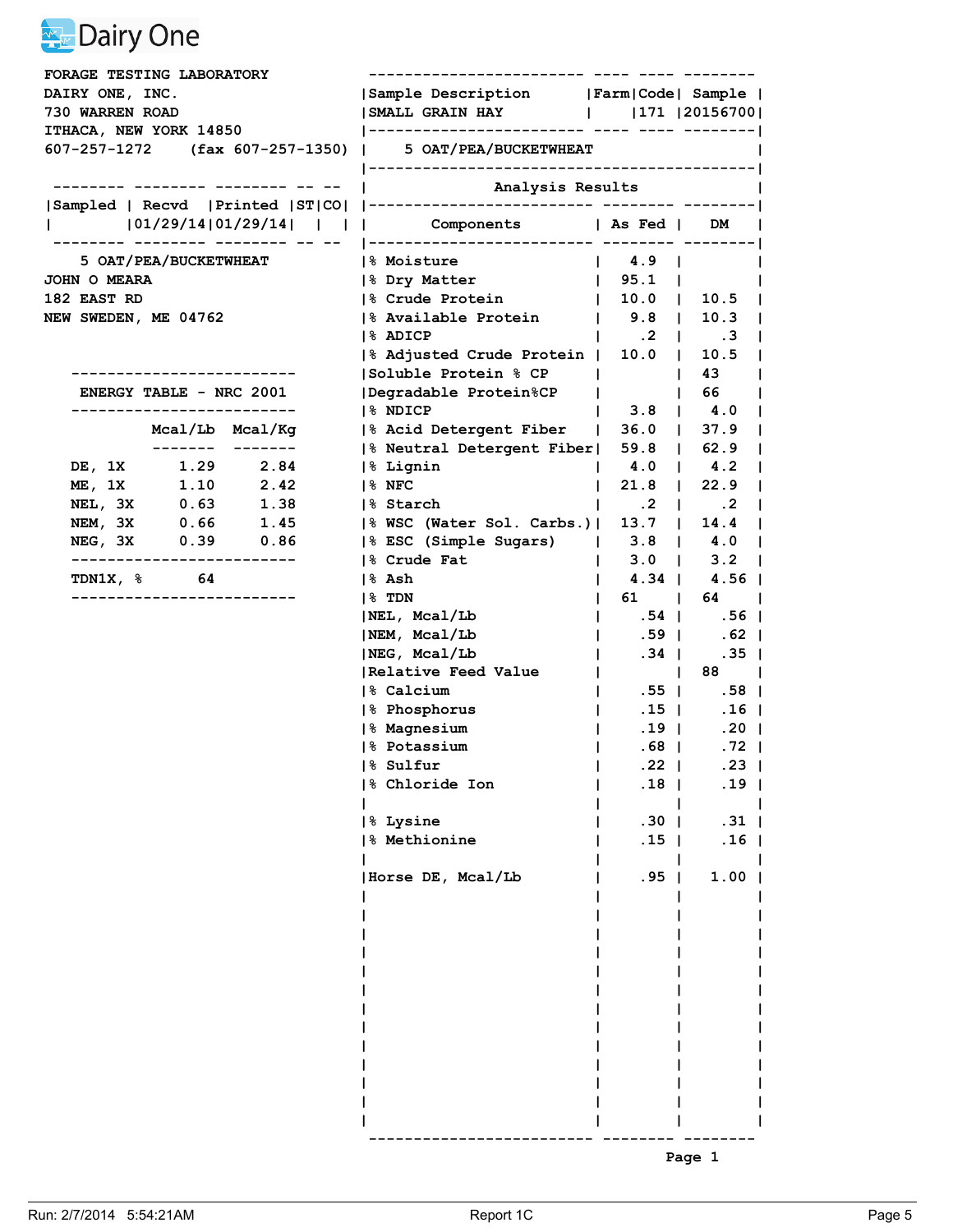| DAIRY ONE, INC.<br>730 WARREN ROAD                           | Sample Description   Farm   Code   Sample  <br>  SMALL GRAIN HAY       171   20156710 |                                                               |                                     |  |
|--------------------------------------------------------------|---------------------------------------------------------------------------------------|---------------------------------------------------------------|-------------------------------------|--|
|                                                              |                                                                                       |                                                               |                                     |  |
|                                                              |                                                                                       |                                                               |                                     |  |
| ITHACA, NEW YORK 14850                                       |                                                                                       |                                                               |                                     |  |
| $607-257-1272$ (fax $607-257-1350$ )   6 OAT/PEA/BUCKETWHEAT |                                                                                       |                                                               |                                     |  |
|                                                              | Analysis Results                                                                      |                                                               |                                     |  |
|                                                              |                                                                                       |                                                               |                                     |  |
| 101/29/14 01/29/14        Components   As Fed   DM           |                                                                                       |                                                               |                                     |  |
| 6 OAT/PEA/BUCKETWHEAT                                        | <b>1% Moisture</b>                                                                    | $\vert$ 4.5 $\vert$                                           |                                     |  |
| <b>JOHN O MEARA</b>                                          | 1% Dry Matter                                                                         | $\vert$ 95.5 $\vert$                                          |                                     |  |
| 182 EAST RD                                                  | % Crude Protein                                                                       | $\vert$ 8.5 $\vert$ 9.0                                       |                                     |  |
| NEW SWEDEN, ME 04762                                         | % Available Protein   8.2   8.6                                                       |                                                               |                                     |  |
|                                                              | 1% ADICP                                                                              | $\begin{array}{cccccccc} \vert & .4 & \vert & .4 \end{array}$ |                                     |  |
|                                                              | % Adjusted Crude Protein   8.5   9.0                                                  |                                                               |                                     |  |
|                                                              | Soluble Protein % CP                                                                  |                                                               | $\begin{array}{ccc} \end{array}$ 43 |  |
| <b>ENERGY TABLE - NRC 2001</b>                               | Degradable Protein%CP                                                                 | $\mathbf{L}$                                                  | 166                                 |  |
| -------------------------                                    | 1% NDICP                                                                              |                                                               | $2.9$   $3.0$                       |  |
| Mcal/Lb Mcal/Kg                                              | % Acid Detergent Fiber   38.8   40.6                                                  |                                                               |                                     |  |
| ------- -------                                              | % Neutral Detergent Fiber  65.2   68.2                                                |                                                               |                                     |  |
| DE, 1X 1.17 2.58<br>$0.98$ 2.16                              | % Lignin                                                                              | $1 \t6.2 \t16.5$                                              |                                     |  |
| ME, 1X<br>$1\%$ NFC<br>0.55                                  |                                                                                       | $16.2$   17.0<br>$\mathbf{L}$                                 |                                     |  |
| NEL, 3X<br>1.22<br>NEM, 3X 0.57 1.26                         | 1% Starch                                                                             | $\begin{array}{ccccccccccccc}\n1 & .2 & .2 & .2\n\end{array}$ |                                     |  |
| NEG, 3X 0.31 0.69                                            | % WSC (Water Sol. Carbs.)  11.0   11.5<br> % ESC (Simple Sugars)   3.6   3.8          |                                                               |                                     |  |
| -------------------------                                    | 8 Crude Fat                                                                           | $\mathbf{L}$                                                  | $3.6$   $3.8$                       |  |
| <b>TDN1X, % 59</b><br> % Ash                                 |                                                                                       |                                                               | 4.82   5.05                         |  |
| ------------------------<br>$ 8$ TDN                         |                                                                                       | 56  <br>$\mathbf{L}$                                          | $59$ $\vert$                        |  |
|                                                              | NEL, Mcal/Lb                                                                          | $\vert$ .46 $\vert$ .48 $\vert$                               |                                     |  |
|                                                              | NEM, Mcal/Lb                                                                          | .51  <br>$\Box$                                               | .54                                 |  |
|                                                              | NEG, Mcal/Lb                                                                          | .27 <sub>1</sub><br>$\mathbf{L}$                              | .28 <sub>1</sub>                    |  |
|                                                              | Relative Feed Value                                                                   | and the property                                              | 78                                  |  |
|                                                              | 1% Calcium                                                                            | $\mathbf{I}$                                                  | $.45$   $.47$                       |  |
|                                                              | % Phosphorus                                                                          | $.13$  <br>$\mathbf{1}$                                       | $.14$                               |  |
|                                                              | % Magnesium                                                                           | $\mathbf{1}$                                                  | $.18$   .19                         |  |
|                                                              | 1% Potassium                                                                          | $\mathbf{L}$                                                  | $.51$   .53                         |  |
|                                                              | % Sulfur<br>and the state of the state of                                             | $.21$                                                         | $.22$                               |  |
|                                                              | 8 Chloride Ion                                                                        | .18                                                           | .19                                 |  |
|                                                              | 8 Lysine                                                                              | $.25$                                                         | .26 <sub>1</sub>                    |  |
|                                                              | 8 Methionine                                                                          | $.13$                                                         | $.14$                               |  |
|                                                              |                                                                                       |                                                               |                                     |  |
|                                                              | Horse DE, Mcal/Lb                                                                     | .90 <sub>1</sub>                                              | $.94$                               |  |
|                                                              |                                                                                       |                                                               |                                     |  |
|                                                              |                                                                                       |                                                               |                                     |  |
|                                                              |                                                                                       |                                                               |                                     |  |
|                                                              |                                                                                       |                                                               |                                     |  |
|                                                              |                                                                                       |                                                               |                                     |  |
|                                                              |                                                                                       |                                                               |                                     |  |
|                                                              |                                                                                       |                                                               |                                     |  |
|                                                              |                                                                                       |                                                               |                                     |  |
|                                                              |                                                                                       |                                                               |                                     |  |
|                                                              |                                                                                       |                                                               |                                     |  |
|                                                              |                                                                                       |                                                               |                                     |  |
|                                                              |                                                                                       |                                                               |                                     |  |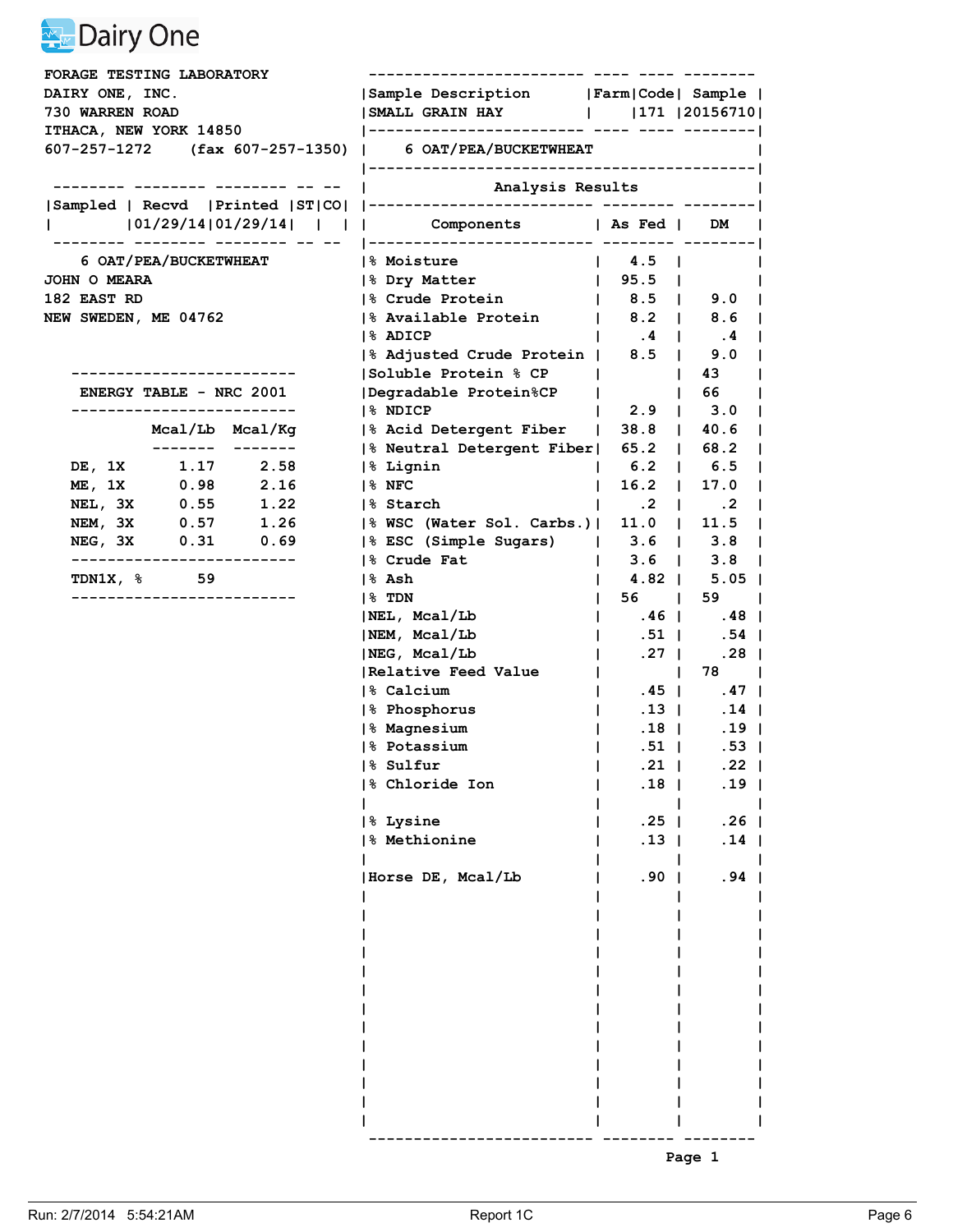| FORAGE TESTING LABORATORY                               |              |                                           |                                                                |                                                      |                                       |  |
|---------------------------------------------------------|--------------|-------------------------------------------|----------------------------------------------------------------|------------------------------------------------------|---------------------------------------|--|
| DAIRY ONE, INC.                                         |              | Sample Description   Farm   Code   Sample |                                                                |                                                      |                                       |  |
| 730 WARREN ROAD                                         |              |                                           | SMALL GRAIN HAY       171   20156720                           |                                                      |                                       |  |
| <b>ITHACA, NEW YORK 14850</b>                           |              |                                           |                                                                |                                                      |                                       |  |
| 607-257-1272 (fax 607-257-1350)   7 OAT/PEA/BUCKETWHEAT |              |                                           |                                                                |                                                      |                                       |  |
|                                                         |              |                                           | Analysis Results                                               |                                                      |                                       |  |
|                                                         |              |                                           |                                                                |                                                      |                                       |  |
|                                                         |              |                                           | 101/29/14 01/29/14        Components   As Fed   DM             |                                                      |                                       |  |
|                                                         |              | 7 OAT/PEA/BUCKETWHEAT                     | <b>1% Moisture</b>                                             | $\vert$ 6.1 $\vert$                                  |                                       |  |
| <b>JOHN O MEARA</b>                                     |              |                                           | 1% Dry Matter                                                  | $\begin{array}{cccc} \mid & 93.9 & \mid \end{array}$ |                                       |  |
| 182 EAST RD                                             |              |                                           | % Crude Protein                                                |                                                      |                                       |  |
| NEW SWEDEN, ME 04762                                    |              |                                           | % Available Protein   5.3   5.6                                |                                                      |                                       |  |
|                                                         |              |                                           | 1% ADICP                                                       | 1.2 1.3                                              |                                       |  |
|                                                         |              |                                           | % Adjusted Crude Protein   6.5   6.9                           |                                                      |                                       |  |
|                                                         |              |                                           | Soluble Protein % CP                                           |                                                      | 37<br>$\mathbf{1}$                    |  |
| <b>ENERGY TABLE - NRC 2001</b>                          |              |                                           | Degradable Protein%CP                                          | $\mathbf{L}$                                         | $\begin{array}{ccc} \end{array}$ 68   |  |
| -------------------------                               |              |                                           | 1% NDICP                                                       |                                                      | $2.3$   $2.4$                         |  |
|                                                         |              | Mcal/Lb Mcal/Kg                           | % Acid Detergent Fiber   43.5   46.4                           |                                                      |                                       |  |
|                                                         |              |                                           | % Neutral Detergent Fiber  62.4   66.4                         |                                                      |                                       |  |
| DE, 1X 1.04 2.29                                        |              |                                           | % Lignin                                                       | $1 \t 8.7 \t 9.3$                                    |                                       |  |
| ME, 1X                                                  | 0.85<br>0.46 | 1.87                                      | $1\%$ NFC                                                      | $\vert$ 20.4   21.7                                  |                                       |  |
| NEL, 3X<br>NEM, 3X 0.47 1.04                            |              | 1.02                                      | 1% Starch                                                      | $\mathbf{I}$                                         | $2.0$   $2.1$                         |  |
|                                                         |              |                                           | % WSC (Water Sol. Carbs.)  8.0   8.6<br> % ESC (Simple Sugars) |                                                      |                                       |  |
| NEG, 3X 0.22 0.49<br>-------------------------          |              |                                           | 8 Crude Fat                                                    |                                                      | $1.8$   2.0  <br>$2.4$   $2.5$        |  |
| <b>TDN1X, % 53</b>                                      |              |                                           | % Ash                                                          | I.                                                   | 4.57   4.87                           |  |
| -----------------------                                 |              |                                           | $ 8$ TDN                                                       | $50 \quad  $<br>$\mathbf{L}$                         | 53                                    |  |
|                                                         |              |                                           | NEL, Mcal/Lb                                                   | $\vert$ .41   .44                                    |                                       |  |
|                                                         |              |                                           | NEM, Mcal/Lb                                                   | $.41$  <br>$\mathbf{1}$                              | $.44$                                 |  |
|                                                         |              |                                           | NEG, Mcal/Lb                                                   | $\mathbf{L}$                                         | . 18   . 19                           |  |
|                                                         |              |                                           | Relative Feed Value                                            |                                                      | $\begin{array}{ccc} & 74 \end{array}$ |  |
|                                                         |              |                                           | 1% Calcium                                                     | $\mathbf{L}$                                         | $.62$   $.66$                         |  |
|                                                         |              |                                           | % Phosphorus                                                   | $.18$  <br>$\mathbf{1}$                              | .19 <sub>1</sub>                      |  |
|                                                         |              |                                           | % Magnesium                                                    | $\mathbf{I}$                                         | $.15$   $.16$                         |  |
|                                                         |              |                                           | % Potassium                                                    | $\mathbf{L}$                                         | $1.03$   1.10                         |  |
|                                                         |              |                                           | % Sulfur                                                       | $\vert$ .13   .14                                    |                                       |  |
|                                                         |              |                                           | 8 Chloride Ion                                                 | .18                                                  | .19                                   |  |
|                                                         |              |                                           |                                                                |                                                      |                                       |  |
|                                                         |              |                                           | 8 Lysine                                                       | .19 <sub>1</sub>                                     | .20 <sub>1</sub>                      |  |
|                                                         |              |                                           | 8 Methionine                                                   | $.10$                                                | .10 <sub>1</sub>                      |  |
|                                                         |              |                                           | Horse DE, Mcal/Lb                                              | $.88$                                                | $.94$                                 |  |
|                                                         |              |                                           |                                                                |                                                      |                                       |  |
|                                                         |              |                                           |                                                                |                                                      |                                       |  |
|                                                         |              |                                           |                                                                |                                                      |                                       |  |
|                                                         |              |                                           |                                                                |                                                      |                                       |  |
|                                                         |              |                                           |                                                                |                                                      |                                       |  |
|                                                         |              |                                           |                                                                |                                                      |                                       |  |
|                                                         |              |                                           |                                                                |                                                      |                                       |  |
|                                                         |              |                                           |                                                                |                                                      |                                       |  |
|                                                         |              |                                           |                                                                |                                                      |                                       |  |
|                                                         |              |                                           |                                                                |                                                      |                                       |  |